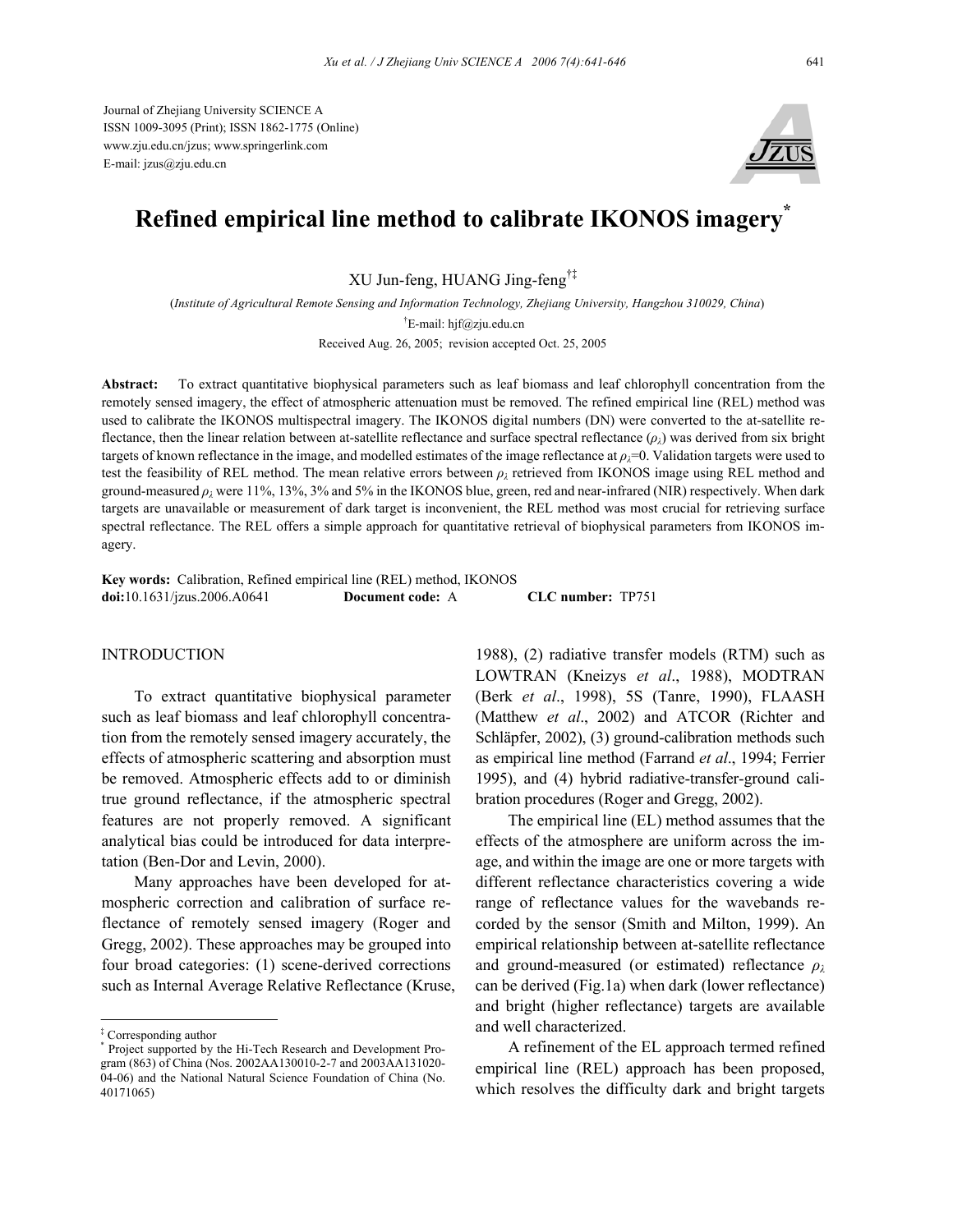not being available (Moran *et al*., 2001). The REL approach derives the relation between at-satellite reflectance and  $\rho_{\lambda}$  based on two points: a single highreflectance target within the scene and an estimate of the image reflectance associated with a surface of  $\rho_{\lambda}=0$  (Fig.1b). The estimate of at-satellite reflectance for  $\rho_{\lambda}=0$  is obtained through the use of an RTM with reasonable water and aerosol models, or measurements of atmospheric conditions on a typical cloud free day.



**Fig.1 The prediction equations (a) from two calibration targets for the EL method and (b) from one target and a** modelled at-satellite reflectance for  $\rho_{\lambda}$ =0 by RTM

In this study, the surface reflectance of 6 calibration and 5 validation targets were measured on the ground with a field spectrometer, and the corresponding reflectances are extracted from the image of these targets; the estimates of the IKONOS at-satellite reflectance for a surface  $\rho_i=0$  were computed for all the IKONOS bands in visible and near-infrared (NIR) bands (Table 1) by a RTM model. Image reflectance in each band and modelled reflectance are compared with the ground-measured reflectance to yield an empirical linear equation for predicting true reflectance.

| Table 1 The four IKONOS multispectral bands |  |  |  |  |  |
|---------------------------------------------|--|--|--|--|--|
|---------------------------------------------|--|--|--|--|--|

| Spectral band name | Spectral band range (nm) |
|--------------------|--------------------------|
| Blue               | $444.7 \sim 516.0$       |
| Green              | $506.4 \sim 595.0$       |
| Red                | $631.9 - 697.7$          |
| NIR                | $757.3 - 852.7$          |

#### MATERIALS AND METHODS

An IKONOS multispectral image was acquired over Mountain Putuo on 31 March, 2002, at 02:32 GMT. Mountain Putuo, is actually a small island of the Zhoushan Archipelago in China. It contains a range of surface cover types including bright targets such as concrete road, sand and dam; and dark targets such as black rooftop and deep seawater. The study area is about 12  $km^2$  and spatial variation of atmosphere was small. Thus, the EL method can be applied to the area. The four IKONOS bands were converted to at-satellite reflectance *ρ*:

$$
\rho = \frac{\pi \times (DN_{\lambda}/(CalCoef_{\lambda}/10))/Bandwidth_{\lambda} \times d^2}{ESUN_{\lambda} \times \cos \theta_{\rm s}}, \quad (1)
$$

where  $\rho$  is at-sensor reflectance,  $DN_{\lambda}$  is The IKONOS digital numbers, *CalCoef*λ is band dependent calibration coefficient,  $ESUN<sub>\lambda</sub>$  is band dependent mean solar exoatmospheric irradiance, *d* is earth-sun distance, in astronomical units, and  $\theta_s$  is solar zenith angle (Fleming, 2003).

# **Field measurements**

Surface reflectance measurements were made between 21 and 23 October, 2004. Measurements were taken between 10:00 and 14:00 hour local time under condition of clear skies. Because there were two years delay between the satellite imagery and ground measurements, the physical and chemical characteristics of some surface objects such as forest, grass and soil have changed. Spectrally stable objects were selected as REL targets. In this paper, 6 calibration (Table 2) and 4 validation targets (Table 3) were measured and characterized, including concrete floor, white sand, granite, plastic floor and black tile. The physical and chemical characteristics of these targets are quite stable over time and difficult to be weathered. Thus the targets are spectrally stable over time.

The calibration or validation targets should be large and homogeneous, so that, many spectra can be averaged to minimize noise in the flight data calibration. The 4-m spatial resolution of IKONOS facilitated finding of two or more homogenous contrasting reflectance targets large enough to be resolved (Karpouzli and Malthus, 2003; Perry *et al*., 2000).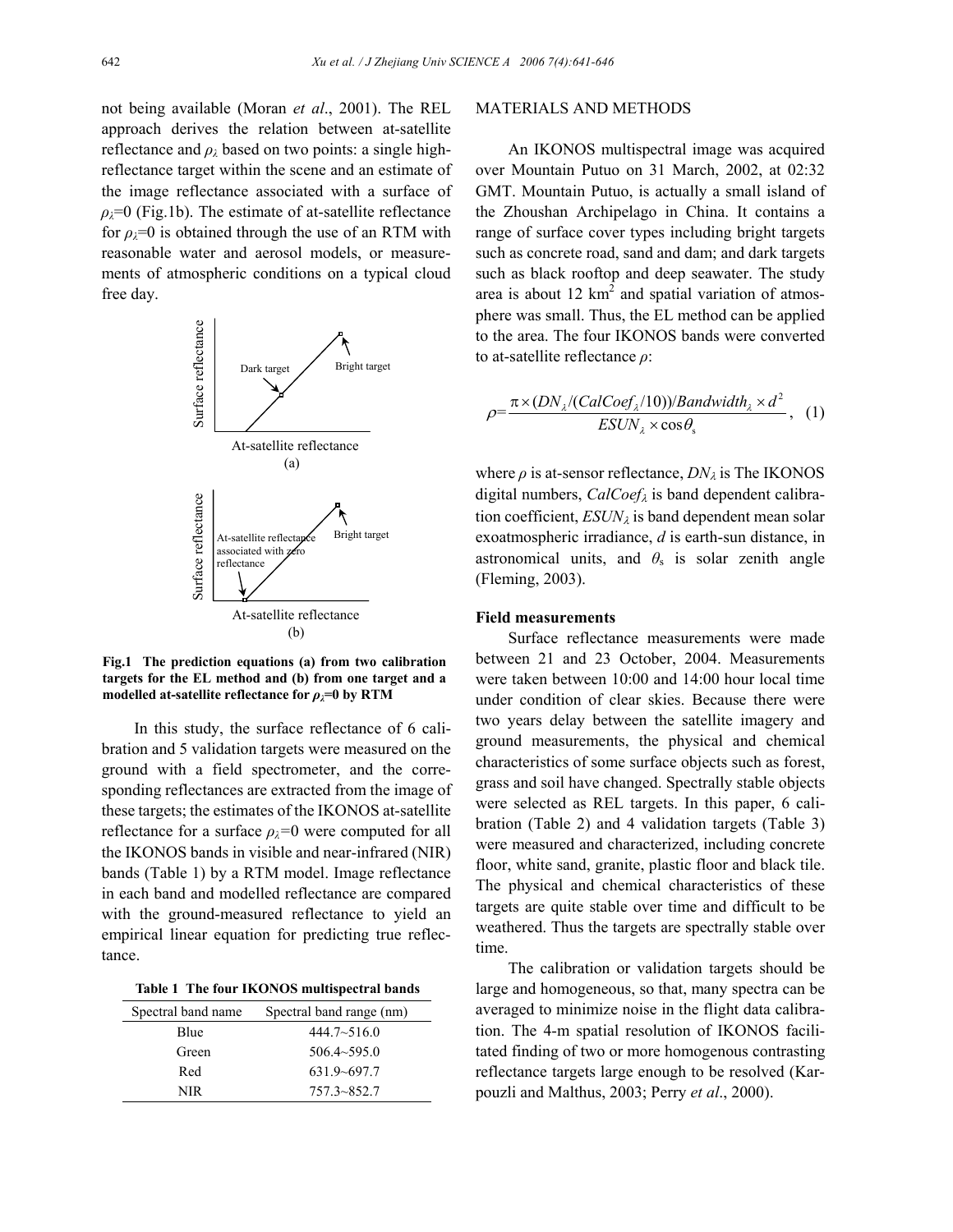**coefficients of variation (CV) between spectra averaged**  Calibration targets **Description** *CV* (%) C1 Concrete floor of station 10.41  $C2$  Concrete floor of basketball ground  $9.91$ 

**Table 2 Description of calibration targets and mean** 

| $\mathbf{L}$   | CONCrete HOOI OF DASKELDAH GIOUNG     | ソソト   |
|----------------|---------------------------------------|-------|
| C <sub>3</sub> | White coastline sand on beach         | 4.68  |
| C <sub>4</sub> | White coastline sand on beach         | 12.34 |
| C5             | Granite beside beach                  | 16.91 |
| C6             | Green colored plastic floor of tennis | 8.53  |
|                | court                                 |       |

**Table 3 Description of validation targets and mean coefficients of variation (CV) between spectra averaged** 

| Validation<br>targets | Description                   | CV(%) |
|-----------------------|-------------------------------|-------|
| V1                    | White coastline sand on beach | 5 34  |
| V2                    | Dam face                      | 9.62  |
| V3                    | Concrete road                 | 2.55  |
| V4                    | Black tile on rooftop         | 6 25  |

Measurement of reflectance was taken on the ground for the calibration and validation targets using an Analytical Spectral Device (ASD) FieldSpec spectrometer,  $(333{\sim}1056$  nm, spectral resolution: 3 nm). A sensor head was placed about 1 m above the targets. Twenty to thirty sampling spectra were taken for each target; each sampling spectrum consisted of 10 readings. Dark signal was subtracted and spectral data were compared to that of a standard white reference as spectral measurement. Spectral data were measured and account for their spatial variation; IKONOS spectral bands were simulated with the ASD FiedSpec data by integrating the 0.003  $\mu$ m ASD data using the normalized spectral response curves for each IKONOS band.

A Trimble  $GeoXT^{TM}$  GPS unit with sub-meter accuracy, operated in real-time differential mode was used to collect Ground Control Points (GCPs). Subsequently the image was geometrically corrected using 50 GCPs over the island and maintaining a root mean square error (RMSE) of around 3 m (approximately three quarters of a pixel). Also, the GPS was placed at the center position of each target to estimate the target position accurately so that the corresponding points can be found in IKONOS image.

#### **Simulation of at-satellite reflectance**

Because dark targets were unavailable, the

at-satellite reflectance for  $\rho_{\lambda}=0$  was modelled by an RTM with reasonable water and aerosol models. Simulation of the Satellite Signal in the Solar Spectrum (5S) model enables simulation of the signal observed by a satellite sensor for a lambertian target at sea level altitude. It took into account the effects of gaseous absorption, scattering by molecules and aerosols. Input parameters, mainly observation geometry, atmospheric conditions, ground reflectance and spectral conditions, were proposed from standard models or had to be defined by the user.

The parameters of IKONOS image were input to the model, and the at-satellite reflectance for  $\rho_i=0$  in each IKONOS band was simulated (Table 4).

Table 4 At-satellite reflectance for  $\rho_{\lambda}=0$  simulated by **5S model** 

| <b>IKONOS</b> spectral bands | At-satellite reflectance $(\%)$ |
|------------------------------|---------------------------------|
| Blue                         | 11.66                           |
| Green                        | 6.81                            |
| Red                          | 4.70                            |
| NIR                          | 2.63                            |
|                              |                                 |

#### RESULTS AND DISCUSSION

The mean of surface reflectance was calculated from spectra of each target. The reflectance recorded by the sensor was extracted from the image by averaging the values of 3~4 pure pixels associated with each target. Care should be taken to avoid mixed pixels (Karpouzli and Malthus, 2003).

The REL method was employed using the IKONOS spectra reflectance and modelled reflectance for  $\rho_{\lambda}=0$  as the independent variable and the ground measured reflectance and  $\rho_i=0$  as the dependent variable, and four linear regression equations for four IKONOS bands were derived (Fig.2).

The coefficients of determination for the visible bands and near-infrared band were all greater than 0.97. The slopes of the calibration lines represent the atmospheric attenuation. As can be seen atmospheric attenuation was greatest for the blue band and decreased with increasing band wavelength; the interception of the calibration lines with the *x*-axis represents the atmospheric path radiance (Smith and Milton, 1999). As can be observed the path radiance was greatest for the blue band and decreased with in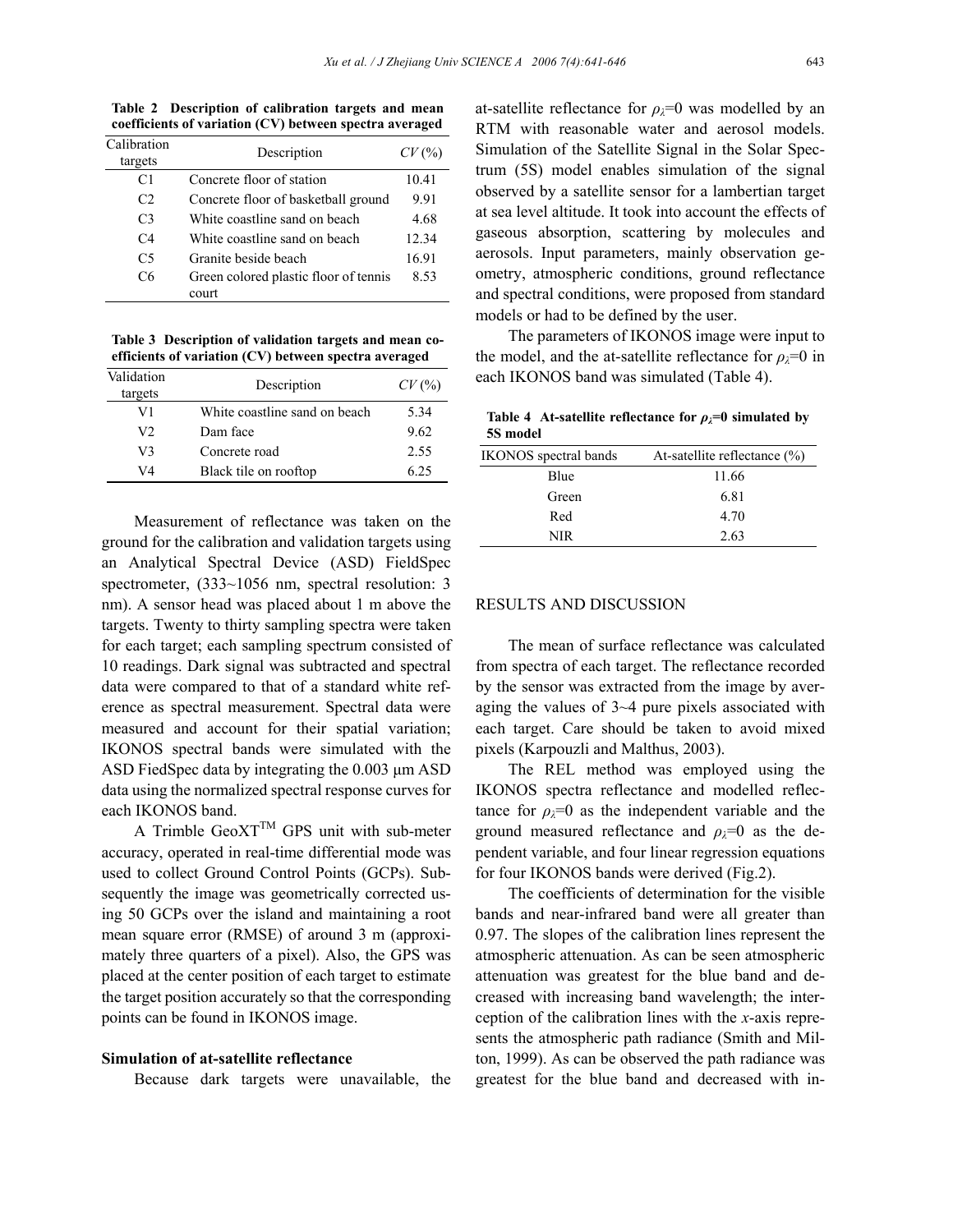creasing band wavelength, due to greater scattering by the atmosphere, which agree with the finding of Karpouzli and Malthus (2003).

## **Validation of REL method**

To assess the error in the empirical relationships derived, 5 validation targets were used. The reflectance values for each target were calculated from the ground spectral measurements in the same way as that for the calibration targets; the reflectance was extracted from the image by averaging the values of  $3\neg 5$ pure pixels associated with each calibration target. The predicting equations for each band were used to predict the surface reflectance. Subsequently, the predicted reflectance was compared to the actual reflectance and the difference and the relative error were calculated (Table 5).

The mean relative error between *ρλ* retrieved from IKONOS image using REL method and groundmeasured  $\rho_{\lambda}$  were 10.25%, 5.94%, 4.64% and 8.03% in the IKONOS blue, green, red and near-infrared bands respectively. The relative errors were quite small for validation targets V1, V2 and V3, ranging

from 1.23% to 10.45%. For the target V4, relative errors were relatively higher than those of the other targets, ranging from 6.99% to 15.91%, and were largely due to the lower reflectance of black tile on rooftop, resulting in larger relative error, even though the absolute differences between actual and predict were less than 1.52%.

# **CONCLUSION**

The REL method yielded an empirical linear relationship between at-satellite reflectance and surface reflectance from two points: a series of bright (higher reflectance) and an estimate of at-satellite for  $\rho_{\lambda}$  through the use of an RTM with reasonable water and aerosol models. It is particularly suited for calibration of remotely sensed imagery when dark (lower reflectance) target within the image are unavailable or measurement is inconvenient.

Since the linear relationships are largely driven by the estimate of  $\rho_{\lambda}$ , care should be taken to select atmospheric, water and aerosol models as input para-



**Fig.2 Linear regression equations using calibration targets and simulated data for each of the IKONOS bands. (a) IKONOS blue band; (b) IKONOS green band; (c) IKONOS red band; (d) IKONOS NIR band**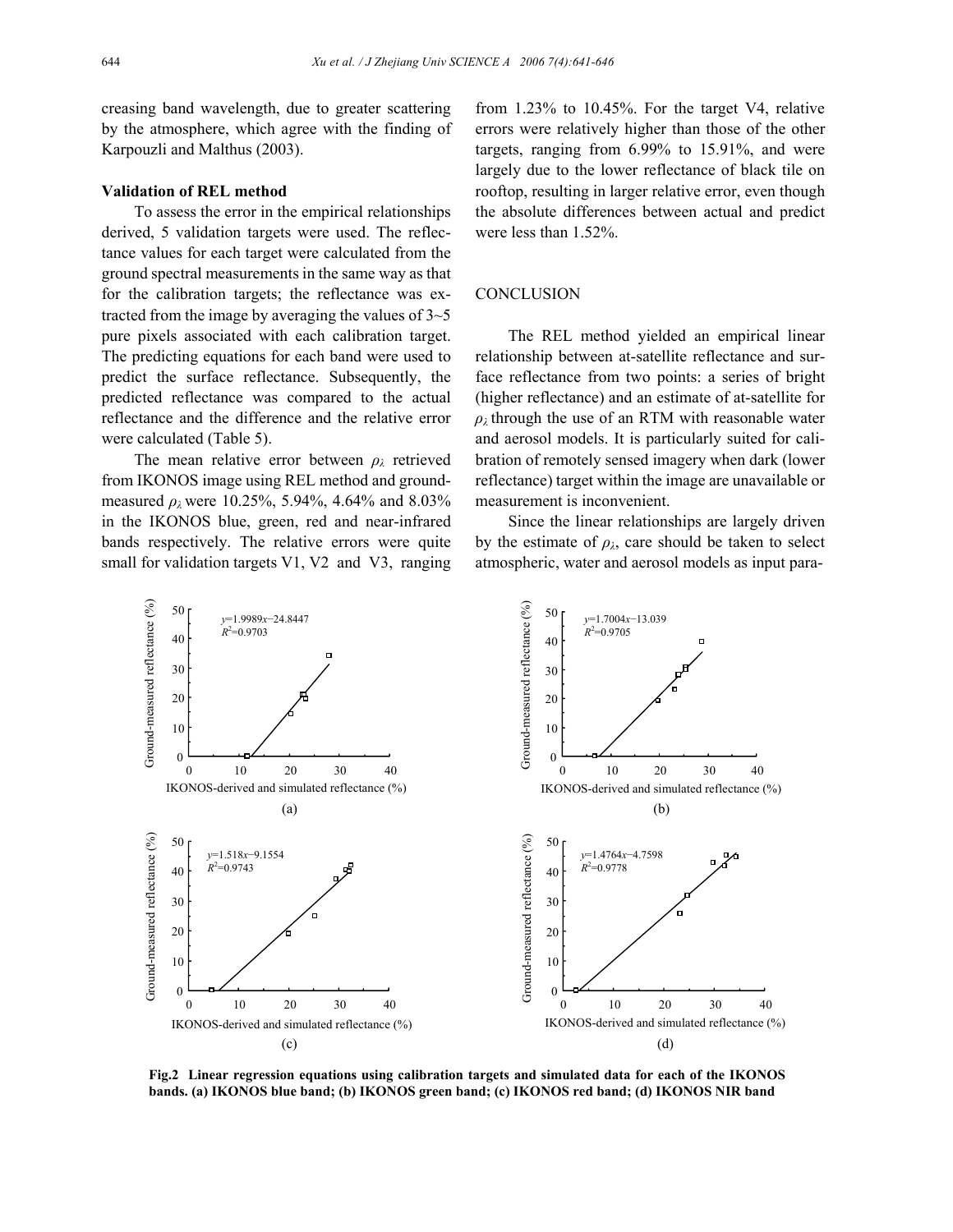| Validation targets | <b>IKONOS</b> band | Actual | Predicted | Difference | Relative error $(\% )$ |
|--------------------|--------------------|--------|-----------|------------|------------------------|
| V <sub>1</sub>     | Blue               | 26.37  | 24.58     | $-1.79$    | 6.78                   |
| V <sub>2</sub>     |                    | 24.39  | 21.23     | $-3.17$    | 12.98                  |
| V <sub>3</sub>     |                    | 23.61  | 22.35     | $-1.26$    | 5.32                   |
| V <sub>4</sub>     |                    | 11.53  | 9.69      | $-1.83$    | 15.91                  |
| V <sub>1</sub>     | Green              | 34.84  | 32.94     | $-1.90$    | 5.46                   |
| V <sub>2</sub>     |                    | 28.49  | 27.25     | $-1.24$    | 4.34                   |
| V <sub>3</sub>     |                    | 29.52  | 28.93     | $-0.59$    | 2.01                   |
| V4                 |                    | 12.69  | 11.18     | $-1.52$    | 11.94                  |
| V <sub>1</sub>     | Red                | 45.24  | 41.38     | $-3.86$    | 8.53                   |
| V <sub>2</sub>     |                    | 30.57  | 31.08     | 0.51       | 1.68                   |
| V <sub>3</sub>     |                    | 33.55  | 33.10     | $-0.45$    | 1.34                   |
| V4                 |                    | 13.97  | 12.99     | $-0.98$    | 6.99                   |
| V <sub>1</sub>     | <b>NIR</b>         | 52.73  | 47.22     | $-5.51$    | 10.45                  |
| V <sub>2</sub>     |                    | 33.19  | 33.60     | 0.41       | 1.23                   |
| V <sub>3</sub>     |                    | 38.69  | 35.54     | $-3.15$    | 8.15                   |
| V <sub>4</sub>     |                    | 14.29  | 12.53     | $-1.76$    | 12.30                  |

**Table 5 Comparison of validation targets IKONOS band reflectance (%), predicted from the refined empirical line relationships in Fig.2, and their relative error** 

meters to an RTM. Moreover, the REL targets should be stable spectrally over time when the field spectra data are not available during the satellite overpass. If the surface objects had been weathered or the physical and chemical parameters have changed, it cannot be selected as calibration and validation targets.

The large correlation coefficients observed between at-satellite reflectance and surface reflectance for the four IKONOS wavebands. Independent error assessment shown that the REL method is effective for calibrating remotely sensed data.

This study showed that the relative errors are larger than the other objects. Further works should be done to measure multiple dark targets in different region to test the accuracy of REL method and compare the results with EL methods.

# ACKNOWLEDGEMENT

The author sincerely thanks Dr. Wang Fu-ming for helping with ground reflectance measurement.

## **References**

Ben-Dor, E., Levin, N., 2000. Determination of surface reflectance from raw hyperspectral data without simultaneous ground data measurements: a case study of the GER 63-channel sensor data acquired over Naan, Israel. *International Journal of Remote Sensing*, **21**(10): 2053-2074. [doi:10.1080/01431160050021295]

- Berk, A., Bernstein, L.S., Anerson, G.P., Acharya, P.K., Roberston, D.C., Chetwynd, J.H., Adler-Golden, S.M., 1998. MODTRAN cloud and multiple scattering upgrades with application to AVIRIS. *Remote Sensing of Environment*, **65**(3):367-375. [doi:10.1016/S0034- 4257(98)00045-5]
- Farrand, W.H., Singer, R.B., Merenyi, E., 1994. Retrieval of apparent surface reflectance from AVIRIS data: a comparison of empirical line, radiative transfer, and spectral mixture methods. *Remote Sensing of Environment*, **47**(3):311-321. [doi:10.1016/0034-4257(94)90099-X]
- Ferrier, G., 1995. Evaluation of apparent surface reflectance estimation methodologies. *International Journal of Remote Sensing*, **17**(12):2291-2297.
- Fleming, D., 2003. Ikonos DN Value Conversion to Planetary Reflectance. Http://www.geog.umd.edu/cress/papers/ guide\_dn2pr.pdf.
- Karpouzli, E., Malthus, T., 2003. The empirical line method for the atmospheric correction of IKONOS imagery. *International Journal of Remote Sensing*, **24**(5):1143-1150. [doi:10.1080/0143116021000026779]
- Kneizys, F.X., Shettle, E.P., Abreu, L.W., Chettwynd, J.H., Anderson, G.P., Gallery, W.O., Selby, J.E.A., Clough, S.A., 1989. User Guide to Lowtran 7. Hanscom AFB, Massachusetts, p.146.
- Kruse, F.A., 1988. Use of airborne imaging spectrometer data to map minerals associated with hydrothermally altered rocks in the northern Grapenvine Mountains, Nevada and